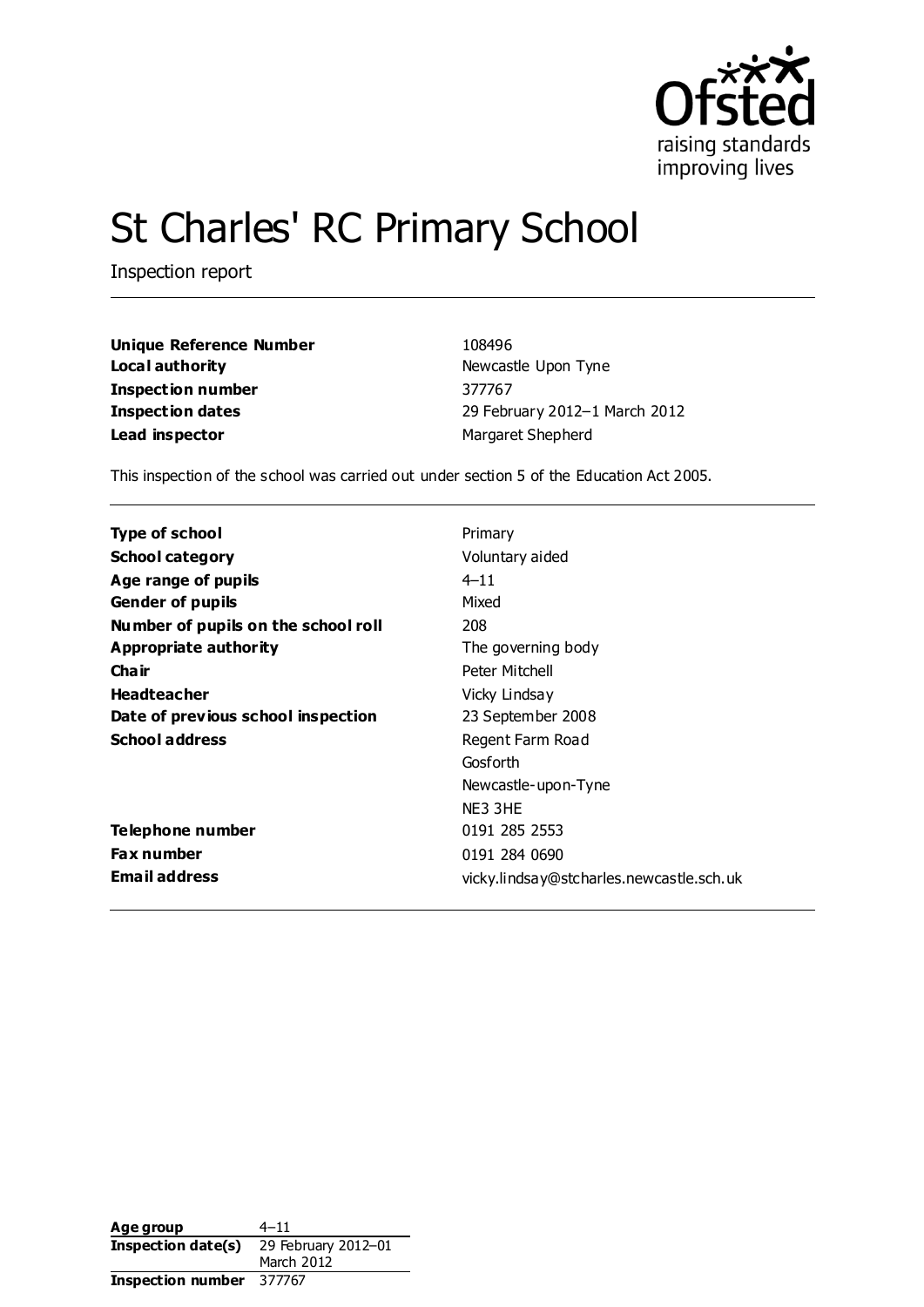

You can use Parent View to give Ofsted your opinion on your child's school. Ofsted will use the information parents and carers provide when deciding which schools to inspect and when.

You can also use Parent View to find out what other parents and carers think about schools in England. You can visit [www.parentview.ofsted.gov.uk,](../../../../../AppData/Local/Microsoft/AppData/Local/Microsoft/Windows/Temporary%20Internet%20Files/Low/Content.IE5/VO866RFS/www.parentview.ofsted.gov.uk) or look for the link on the main Ofsted website: [www.ofsted.gov.uk](../../../../../AppData/Local/Microsoft/AppData/Local/Microsoft/Windows/Temporary%20Internet%20Files/Low/Content.IE5/VO866RFS/www.ofsted.gov.uk)

The Office for Standards in Education, Children's Services and Skills (Ofsted) regulates and inspects to achieve excellence in the care of children and young people, and in education and skills for learners of all ages. It regulates and inspects childcare and children's social care, and inspects the Children and Family Court Advisory Support Service (Cafcass), schools, colleges, initial teacher training, work-based learning and skills training, adult and community learning, and education and training in prisons and other secure establishments. It assesses council children's services, and inspects services for looked after children, safeguarding and child protection.

Further copies of this report are obtainable from the school. Under the Education Act 2005, the school must provide a copy of this report free of charge to certain categories of people. A charge not exceeding the full cost of reproduction may be made for any other copies supplied.

If you would like a copy of this document in a different format, such as large print or Braille, please telephone 0300 123 4234, or email [enquiries@ofsted.gov.uk](mailto:enquiries@ofsted.gov.uk)

You may copy all or parts of this document for non-commercial purposes, as long as you give details of the source and date of publication and do not alter the information in any way.

To receive regular email alerts about new publications, including survey reports and school inspection reports, please visit our website and go to 'Subscribe'.

Piccadilly Gate Store Street Manchester M1 2WD

T: 0300 123 4234 Textphone: 0161 618 8524 [enquiries@ofsted.gov.uk](mailto:enquiries@ofsted.gov.uk) [www.ofsted.gov.uk](http://www.ofsted.gov.uk/)



© Crown copyright 2012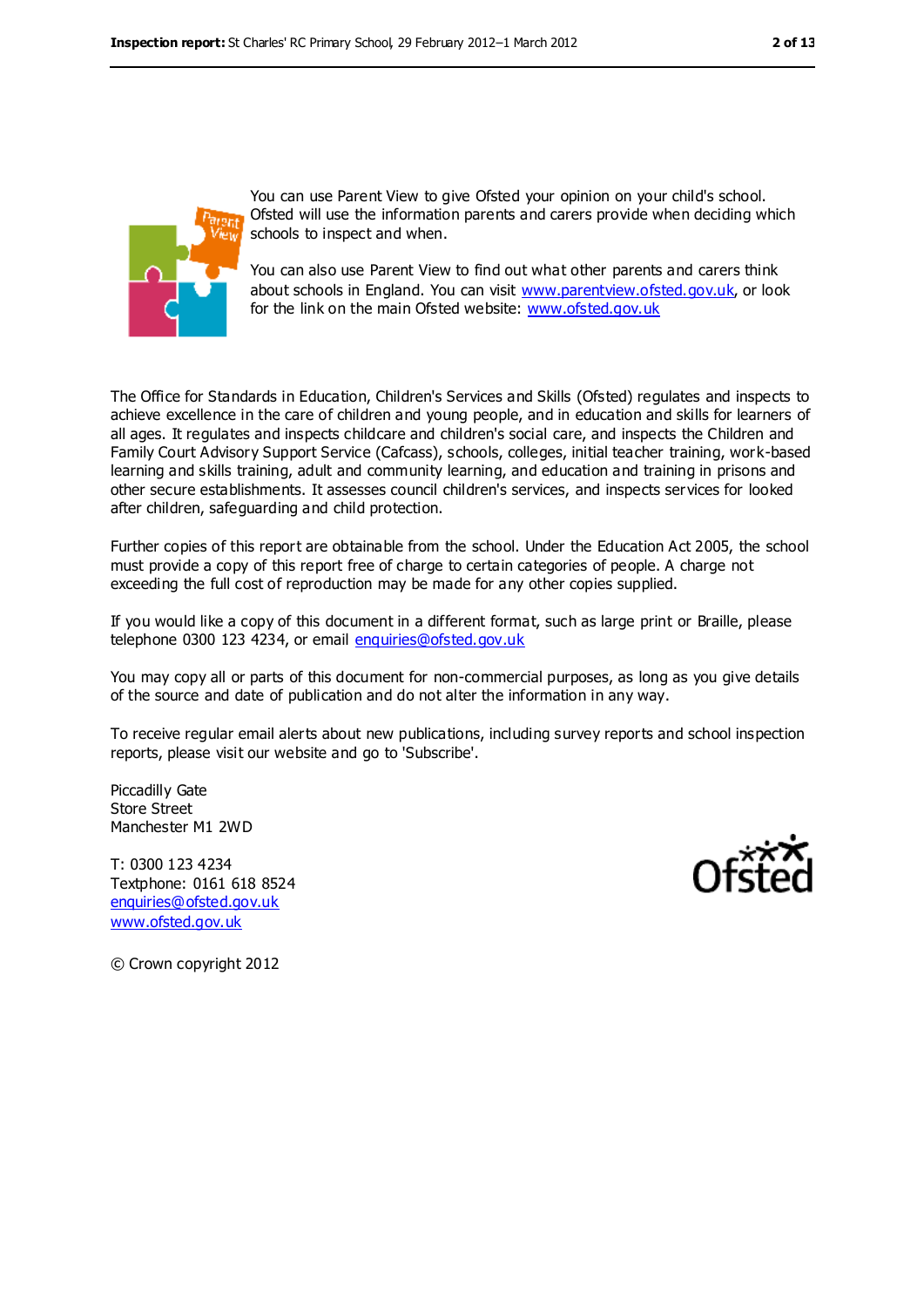# **Introduction**

Inspection team

Margaret Shepherd Gordon Potter

Additional inspector Additional inspector

This inspection was carried out with two days' notice. Inspectors observed teaching and learning in eight lessons, taught by eight teachers. A further 12 short observations of class teachers were conducted, as well as all of the teaching of groups learning letter and word recognition for reading. Discussions were held with parents and carers, children, governors and staff. The inspectors observed the school's work, and scrutinised documents relating to self-evaluation, safeguarding, children's capabilities when they join the school, tracking information and teachers' planning and assessment. They looked at pupils' work carried out since September. Inspectors analysed 119 parental questionnaires. There were no responses to the on-line questionnaire (Parent View).

## **Information about the school**

The school is smaller than the average-sized primary school. The proportion of pupils known to be eligible for free school meals is low. The great majority of pupils are of White British heritage. There is a lower than average proportion of disabled pupils and those with special educational needs and fewer pupils with a statement of special educational needs than usual. The school has the Enhanced Healthy Schools award. At the time of the inspection all of the senior and middle leaders' roles had been reallocated at the beginning of the academic year. The Reception teacher had only been in the school for a short time before the inspection. The school meets the current floor standards.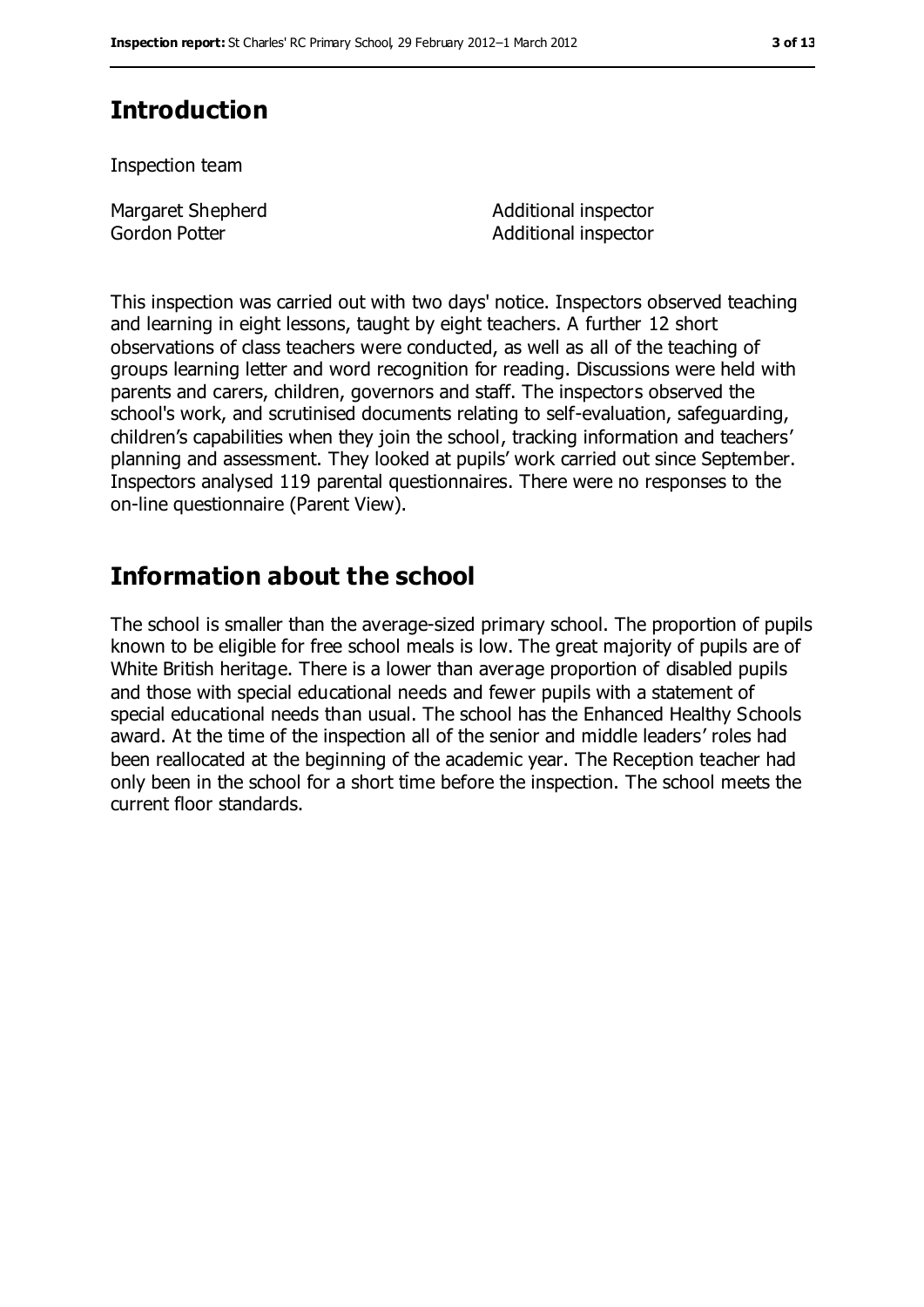**Inspection grades: 1 is outstanding, 2 is good, 3 is satisfactory and 4 is inadequate** Please turn to the glossary for a description of the grades and inspection terms

# **Inspection judgements**

| <b>Overall Effectiveness</b> |
|------------------------------|
|------------------------------|

| <b>Achievement of pupils</b>          |  |
|---------------------------------------|--|
| <b>Quality of teaching</b>            |  |
| <b>Behaviour and safety of pupils</b> |  |
| <b>Leadership and management</b>      |  |

## **Key Findings**

- This is a good school and a cohesive learning community. Achievement in reading is particularly good. School leaders and governors evaluate strengths and weaknesses well and initiate improvements successfully. The school is not outstanding because while teaching is good there are some satisfactory features which prevent it being outstanding overall.
- **Pupils make good progress over time. The great majority reach expected levels** by the end of Year 6 and a larger proportion than usual reach the higher level. Disabled pupils and those with special educational needs make equally good progress as their classmates. Children make a very good start in the Reception class and progress very well across all the areas of learning.
- The teaching of reading is a strength. The organisation to support younger learners to gain skills of recognising letters and words is very effective. Teachers work closely with the teaching assistants who are knowledgeable and make a valuable contribution to pupils' learning. There are some highly effective systems for pupils to check how well they are learning in English. The teaching in Reception is consistently good. These staff work very well together and provide a stimulating and carefully organised curriculum.
- **Pupils are considerate and courteous to each other and to adults. They have a** good understanding of how to keep safe. They enjoy taking responsibility. Attendance levels are higher than average.
- Leadership of teaching is good. More experienced leaders effectively evaluate and develop teaching. More recent leadership appointments are in the process of acquiring their skills of evaluation and support. Performance management of teachers has the appropriate focus on tracking pupils' progress. Leaders demonstrate a clear commitment to providing an education that is embodied within the Catholic faith.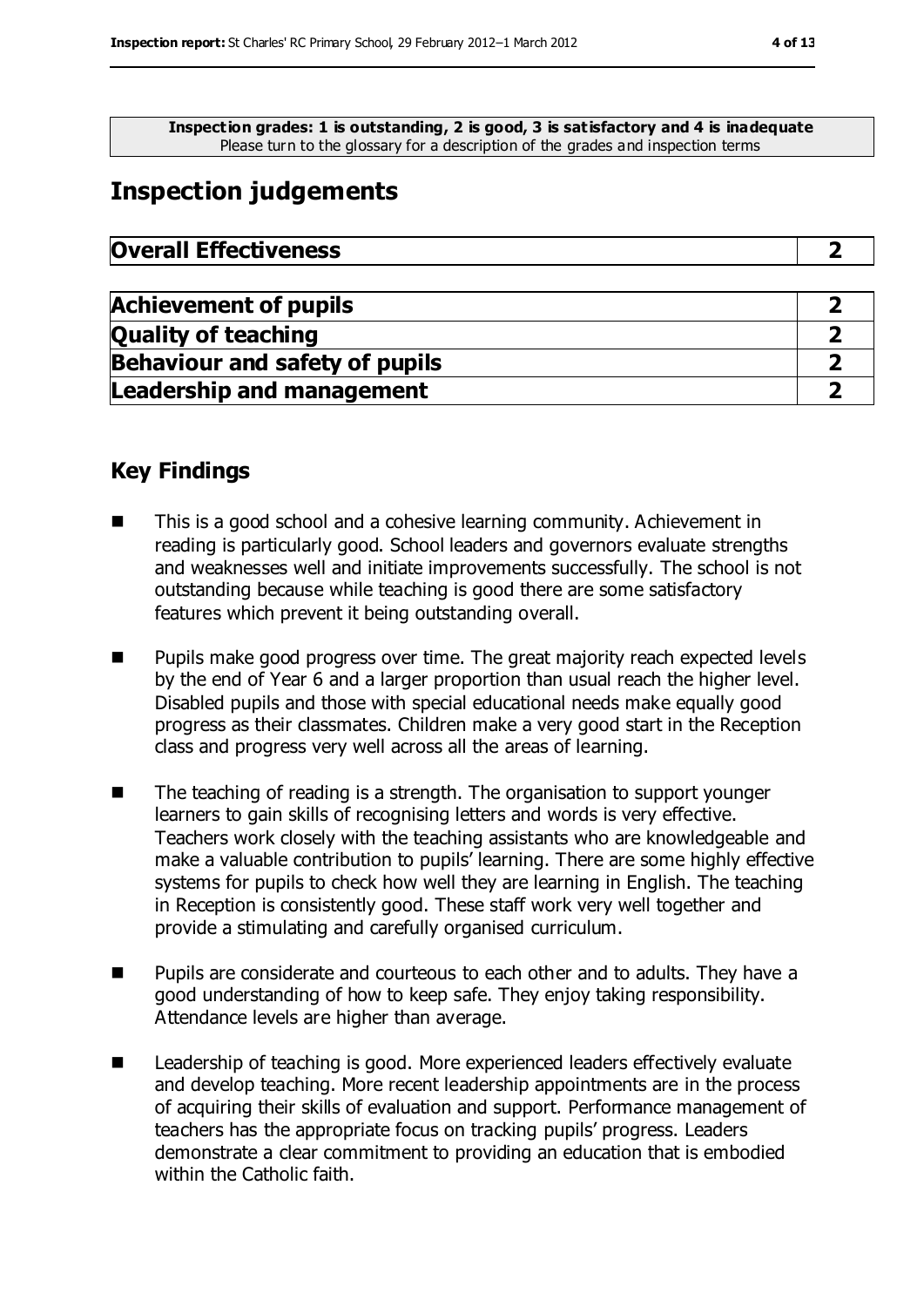## **What does the school need to do to improve further?**

- Increase the consistency in the quality of teaching by:
	- providing a demanding pace and high-quality questioning throughout lessons with lively and interesting tasks and topics that foster pupils' enthusiasm
	- challenging more able pupils both in whole class sessions and in group work and checking on their learning more effectively during lessons
	- extending across the whole school and into mathematics the very effective use of success criteria in English established in some classes
	- developing the monitoring, evaluation and support skills of recently appointed leaders through appropriate professional development.

## **Main Report**

### **Achievement of pupils**

The majority of learning observed during the inspection was good. Pupils are keen to develop their skills. In the best lessons they make very good progress in activities such as analysing new styles of texts. Pupils' work shows that they master the skills of producing well-balanced extended pieces of writing, especially through carefully focused projects like the Second World War. Younger pupils make good progress when they are in their daily small groups to build on their letter and word recognition for reading. They relish the chance to tackle new letter sounds and celebrate when they do well in remembering previous learning. By the time pupils reach the oldest class they have developed efficient skills in computer word processing. For example, they produced attractively presented leaflets for a targeted audience in a very short time span.

Attainment by the end of Year 6 is above average and high in reading. Attainment in reading builds on the above average standards at the end of Year 2. Progress is good through the school. It is better in English than mathematics due to the school's successful emphasis on raising attainment in both reading and writing. Some satisfactory progress was seen when the teaching was not as demanding. Whilst more able pupils make good progress over time, it is not consistent throughout the school. Some of these pupils find the work too easy whether working in whole class sessions or groups. A small proportion of parents' comments raised this issue. The great majority believe that their children make good progress.

Disabled pupils and those with special educational needs achieve well when they are working in classrooms alongside their peers or when they work on their own or in small groups. Pupils who speak English as an additional language also benefit from good additional support from staff and gain confidence in participating in group sessions. Pupils respond well to the intervention strategies organised by the school to increase their progress. The school works hard and successfully to narrow the gap in attainment between average and below average pupils.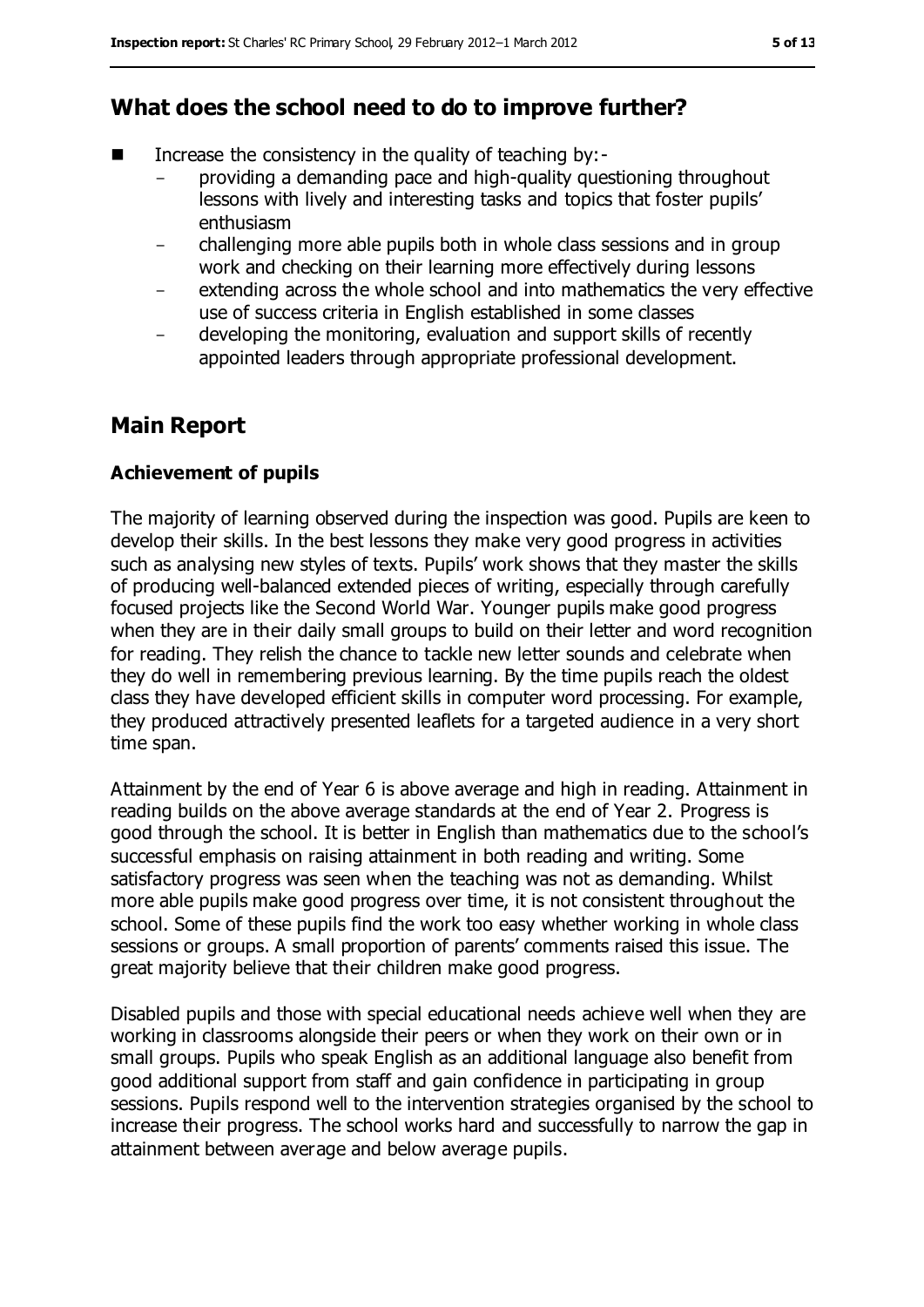Reception children learn consistently well, whether in the indoor or outdoor environment. They respond very well to adults in small groups or whole class sessions and develop good skills in beginning to write and listen to stories. They tackle opportunities for independent learning with relish. They extend their understanding of the world through a wealth of opportunities for investigations. For example, they made a wide range of hypotheses about whether their vehicles would float in the water channels and were delighted to observe the impact of opening a sluice gate to let the water out.

#### **Quality of teaching**

Teachers provide an effective balance between whole class sessions and group work. They provide challenging tasks to match the needs of lower ability and average pupils, ensuring they make good progress. This is not always the case for higher ability pupils and the quality of their learning in lessons is not always checked closely. In the best lessons there is a fast pace to teaching, both in whole class sessions and in group work. These teachers match their questioning skilfully to different pupils' needs. These strengths are not consistently embedded in a minority of lessons. There is some good organisation of lessons where pupils have a very clear understanding of the expectations for the session. For example, in a guided reading session the different groups needed very little support in understanding their tasks and settled very quickly to produce a good volume of work.

Most teachers identify the expected learning at the beginning of the lesson using key criteria. There are examples in English lessons where these criteria drive the learning through the lesson extremely well and are used skilfully to set targets for individuals which are linked closely to marking. As a result, pupils are extremely confident in understanding what to do to improve their work. These strategies accelerate pupils learning very effectively but are not used in all lessons and are not of such high quality in mathematics. Overall, good curriculum planning ensures that there are stimulating and relevant tasks for pupils that build effectively on their previous learning. Some weaker planning of a minority of lessons leads to tasks that are rather mundane and do not engage pupils' interests as effectively.

Reception staff have thorough systems in place to assess individuals' progress both in adult-led and independent activities. These assessments are used effectively to ensure that future planning takes consideration of children's prior learning. Reception staff use questioning skilfully to extend children's thinking and to encourage them to take the next step in understanding their task or in developing a skill. They combine learning across the different areas of learning very effectively within one activity. For example, children developed numeracy, physical and personal skills when they were encouraged to take turns to throw rockets on to numbered targets.

Teachers plan pupils' spiritual, moral, social and cultural development carefully. They use religious education lessons and personal and social education lessons well to extend pupils' learning in these areas. For example, pupils considered the wonder of creation because of the teacher's good-quality powerpoint presentation and sensitive questioning. The great majority of parents agree that teaching is good.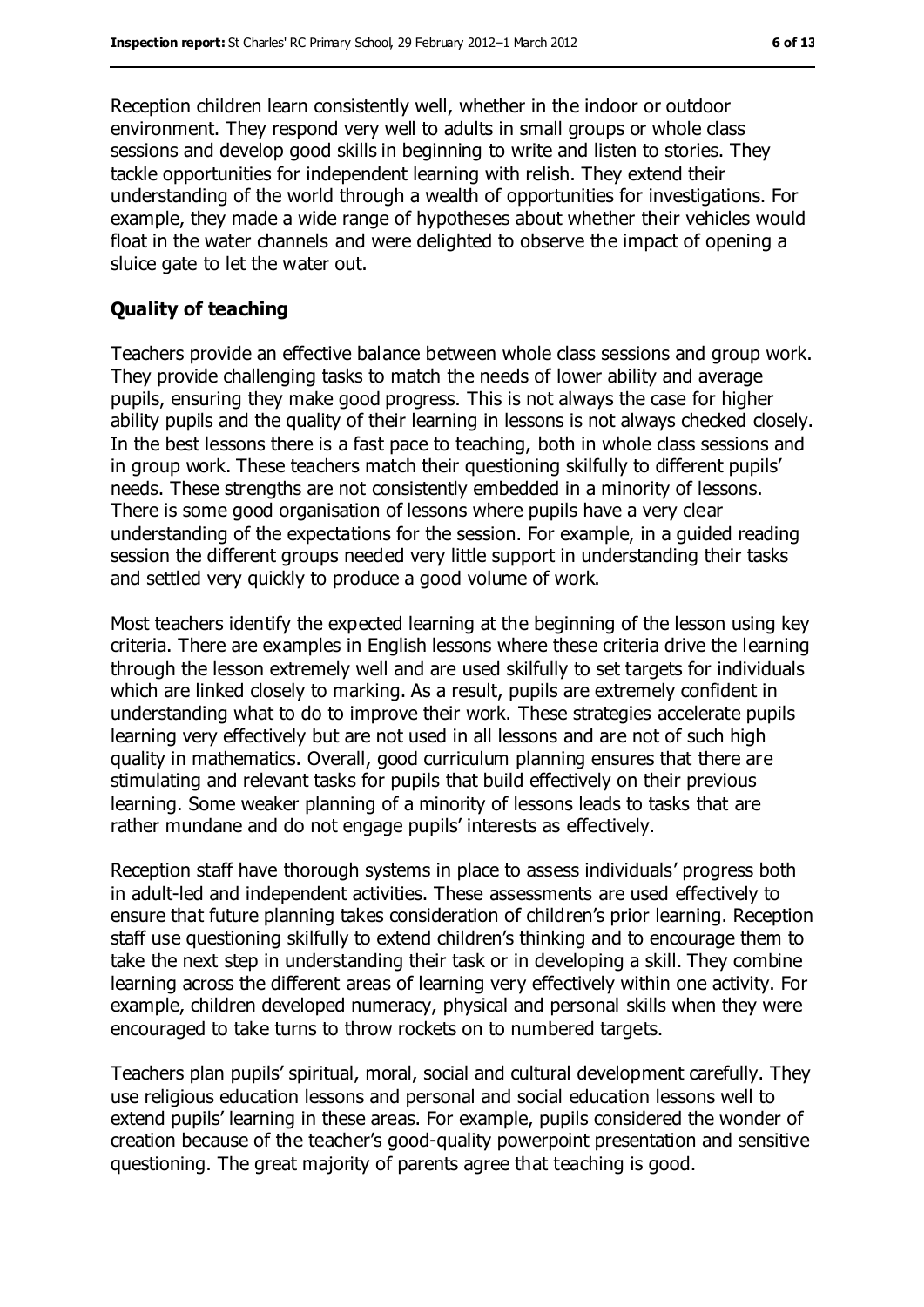#### **Behaviour and safety of pupils**

Pupils have very positive attitudes towards school. They cooperate well with each other in group work or with their talking partners. They have a strong work ethic and expect to settle down quickly to their learning. Their movement around the school is very sensible and they use the outdoor space well during playtimes. Older pupils are very articulate about personal issues such as friendship and the impact that their actions have on others. Reception children's behaviour is very good. They cooperate readily with each other, sharing resources and responding promptly to staff's suggestions and requests.

The school council members are proud of their work in producing the anti-bullying policy in pupil-friendly language. Pupils say that there is very little bullying and that the school handles it quickly. The older pupils have a very good understanding of the different types of bullying, including race, religious, gender or disability. They value the opportunities they have received over time to extend their understanding of these issues.

Pupils understand the importance of keeping themselves safe and say that they feel safe in school. They agree that behaviour is good in the school and in lessons, which concurs with the views of the great majority of parents.

#### **Leadership and management**

The headteacher and experienced leaders combine well to drive improvements through well-focused professional development which has a positive impact on pupils' progress. For example, several initiatives were put in place to improve provision in reading resulting in progress accelerating and attainment increasing. The management of changes in staff is carefully considered and transition arrangements handled well. The new Reception teacher settled into the school very quickly due to the informed way support staff explained systems and through time spent with her predecessor to learn about policies and procedures. There is a wide range of data to track pupils' progress through the year but not all leaders use it efficiently. Some of the leaders are skilful at monitoring provision and supporting staff, but others who have recently taken up a leadership role have yet to develop these skills.

Governors are well-informed and knowledgeable about educational developments and how they apply to their own school. There is a strong emphasis on communicating key decisions carefully within the whole school staff. Together with the leaders' systematic evaluation of the school's continuing needs, this gives a good capacity for future improvement. Leaders work effectively to promote equal opportunities and tackle potential discrimination and use any minor incidences in school to emphasise positive values. Safeguarding is robustly applied across the school provision.

The broad and balanced curriculum provides some interesting topics that deliver an enthusing range of subjects, such as Charlie's Adventure where beautifully published books were produced as a result of the international Comenius project. The school is working to extend the use of these challenging topics across the full curriculum but they are not fully embedded. There are some very effective opportunities for the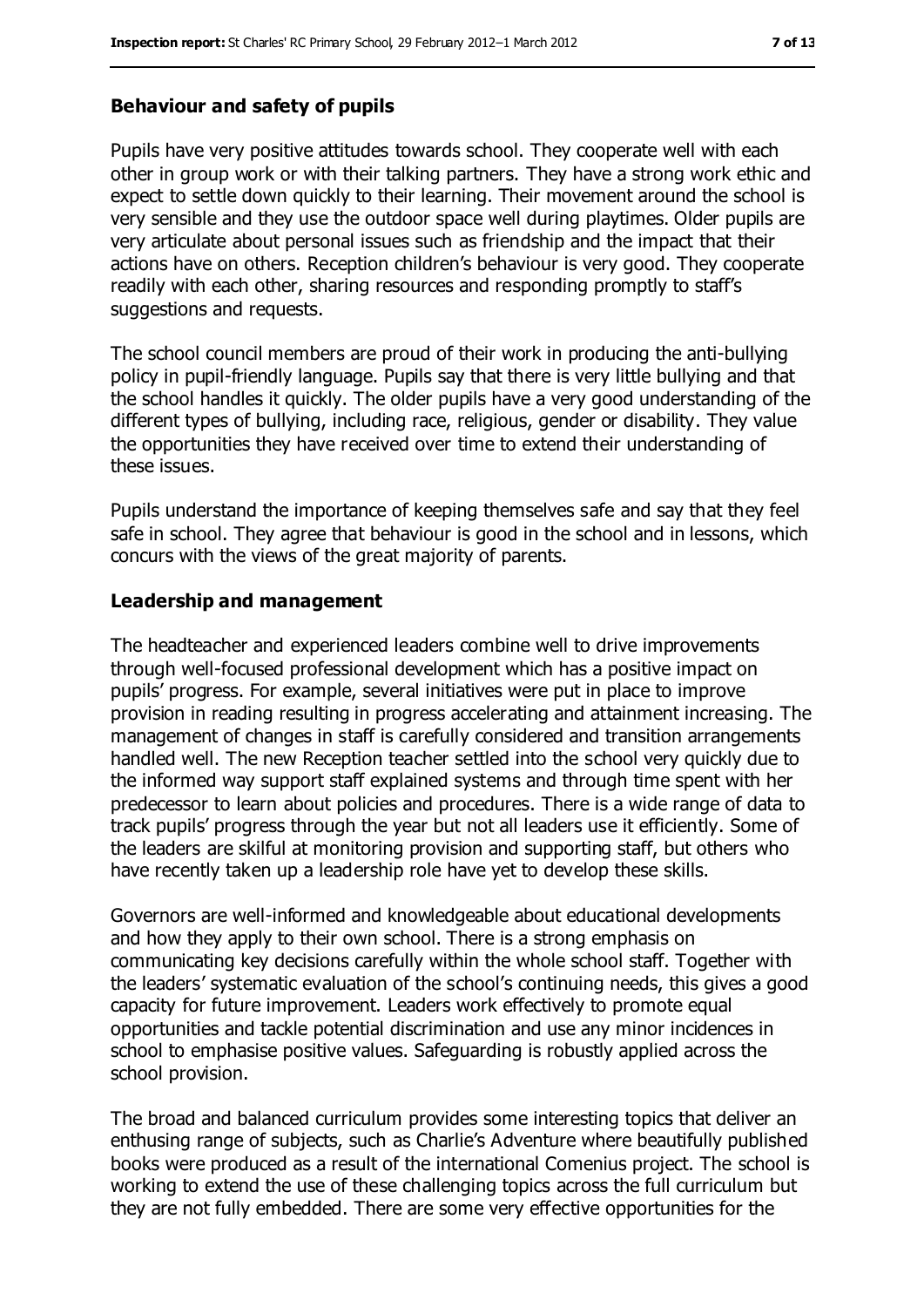development of writing across other subjects, although there are not as many for the application of mathematics. Opportunities for enrichment in the curriculum are very good and include a range of sporting and musical activities. The positive aspects of the curriculum promote the good quality of pupils' spiritual, moral, social and cultural development effectively.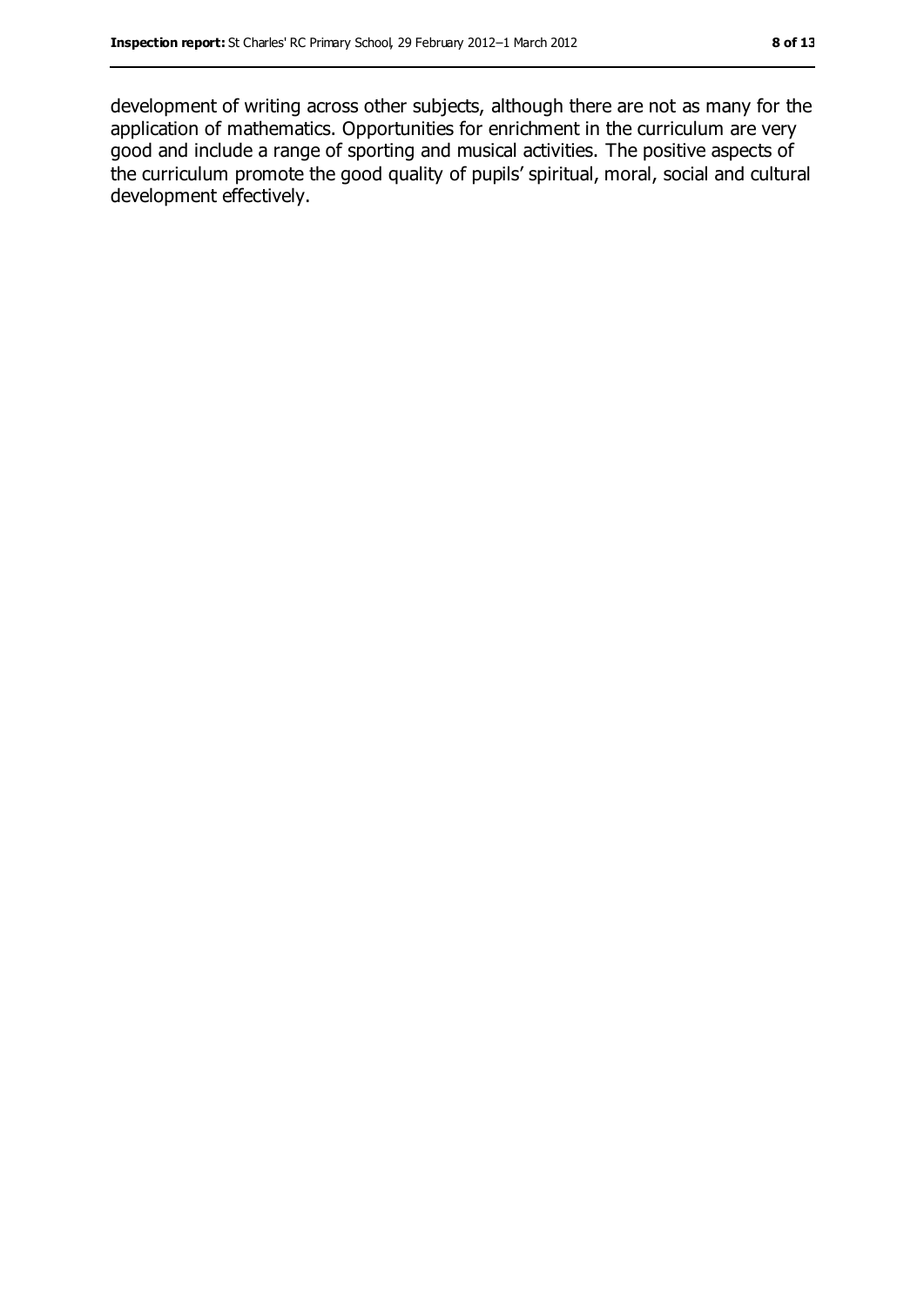# **Glossary**

## **What inspection judgements mean**

| Grade   | <b>Judgement</b> | <b>Description</b>                                                                                                                                                                                                            |
|---------|------------------|-------------------------------------------------------------------------------------------------------------------------------------------------------------------------------------------------------------------------------|
| Grade 1 | Outstanding      | These features are highly effective. An outstanding school<br>provides exceptionally well for all its pupils' needs.                                                                                                          |
| Grade 2 | Good             | These are very positive features of a school. A school that is<br>good is serving its pupils well.                                                                                                                            |
| Grade 3 | Satisfactory     | These features are of reasonable quality. A satisfactory school<br>is providing adequately for its pupils.                                                                                                                    |
| Grade 4 | Inadequate       | These features are not of an acceptable standard. An<br>inadequate school needs to make significant improvement in<br>order to meet the needs of its pupils. Ofsted inspectors will<br>make further visits until it improves. |

## **Overall effectiveness of schools**

|                       | Overall effectiveness judgement (percentage of schools) |      |                     |                   |
|-----------------------|---------------------------------------------------------|------|---------------------|-------------------|
| <b>Type of school</b> | <b>Outstanding</b>                                      | Good | <b>Satisfactory</b> | <b>Inadequate</b> |
| Nursery schools       | 46                                                      | 46   |                     |                   |
| Primary schools       | 8                                                       | 47   | 40                  |                   |
| Secondary schools     | 14                                                      | 38   | 40                  |                   |
| Special schools       | 28                                                      | 48   | 20                  |                   |
| Pupil referral units  | 15                                                      | 50   | 29                  |                   |
| All schools           |                                                         | 46   | 38                  |                   |

New school inspection arrangements have been introduced from 1 January 2012. This means that inspectors make judgements that were not made previously.

The data in the table above are for the period 1 September 2010 to 31 August 2011 and represent judgements that were made under the school inspection arrangements that were introduced on 1 September 2009. These data are consistent with the latest published official sta tistics about maintained school inspection outcomes (see [www.ofsted.gov.uk\)](../../../../../AppData/Local/Microsoft/AppData/Local/Microsoft/Windows/Temporary%20Internet%20Files/Low/Content.IE5/VO866RFS/www.ofsted.gov.uk).

The sample of schools inspected during 2010/11 was not representative of all schools nationally, as weaker schools are inspected more frequently than good or outstanding schools.

Primary schools include primary academy converters. Secondary schools include secondary academy converters, sponsor-led academies and city technology colleges. Special schools include special academy converters and non-maintained special schools.

Percentages are rounded and do not always add exactly to 100.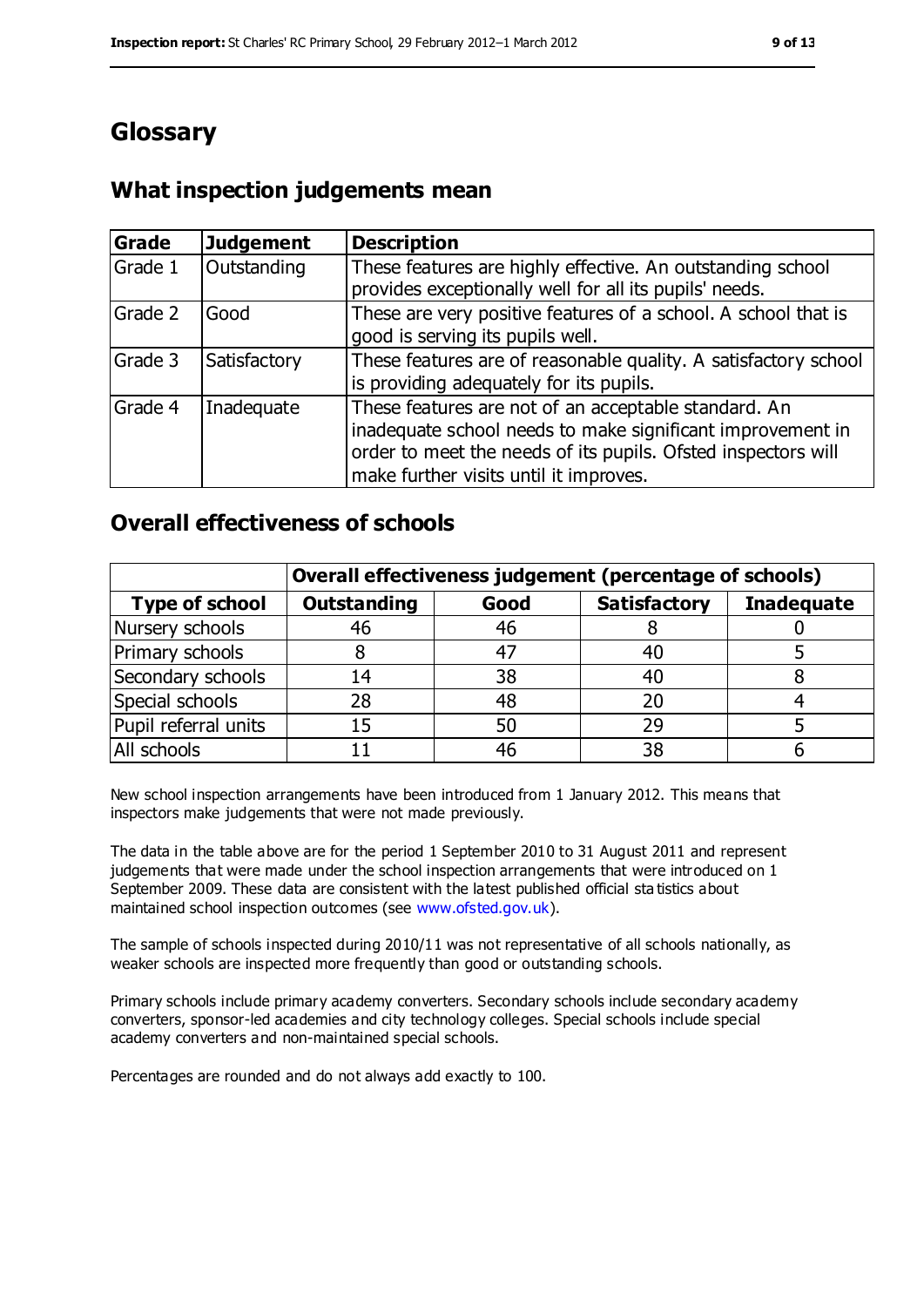# **Common terminology used by inspectors**

| Achievement:                  | the progress and success of a pupil in their learning and<br>development taking account of their attainment.                                                                                                           |
|-------------------------------|------------------------------------------------------------------------------------------------------------------------------------------------------------------------------------------------------------------------|
| Attainment:                   | the standard of the pupils' work shown by test and<br>examination results and in lessons.                                                                                                                              |
| Behaviour                     | how well pupils behave in lessons, with emphasis on their<br>attitude to learning. Pupils' punctuality to lessons and their<br>conduct around the school.                                                              |
| Capacity to improve:          | the proven ability of the school to continue improving based<br>on its self-evaluation and what the school has accomplished<br>so far and on the quality of its systems to maintain<br>improvement.                    |
| Leadership and<br>management: | the contribution of all the staff with responsibilities, not just<br>the governors and headteacher, to identifying priorities,<br>directing and motivating staff and running the school.                               |
| Learning:                     | how well pupils acquire knowledge, develop their<br>understanding, learn and practise skills and are developing<br>their competence as learners.                                                                       |
| Overall effectiveness:        | inspectors form a judgement on a school's overall<br>effectiveness based on the findings from their inspection of<br>the school.                                                                                       |
| Progress:                     | the rate at which pupils are learning in lessons and over<br>longer periods of time. It is often measured by comparing<br>the pupils' attainment at the end of a key stage with their<br>attainment when they started. |
| Safety                        | how safe pupils are in school, including in lessons; and their<br>understanding of risks. Pupils' freedom from bullying and<br>harassment. How well the school promotes safety, for<br>example e-learning.             |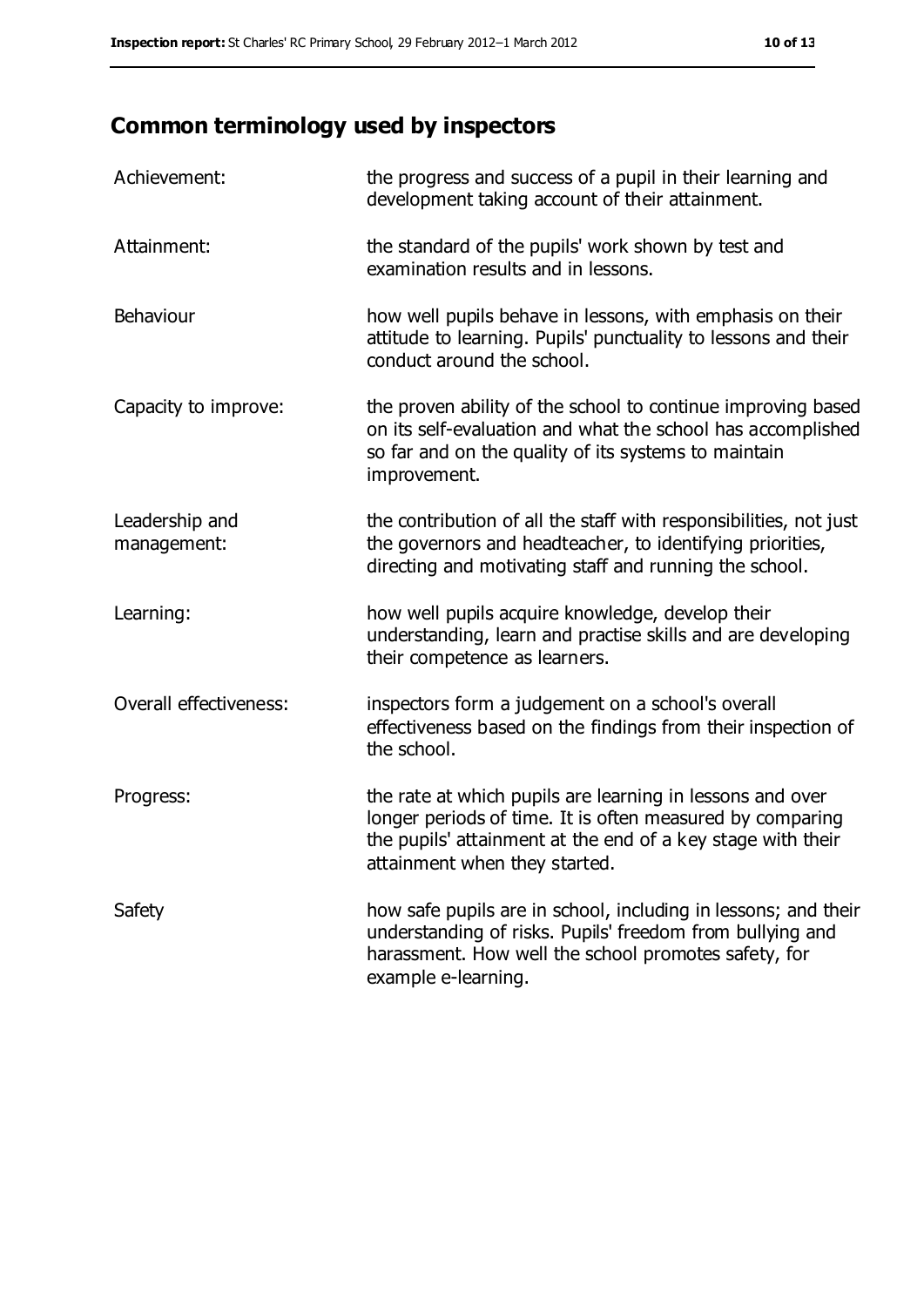**This letter is provided for the school, parents and carers to share with their children. It describes Ofsted's main findings from the inspection of their school.**



2 March 2012

Dear Pupils

#### **Inspection of St Charles' RC Primary School, Newcastle-upon-Tyne, NE3 3HE**

My colleague and I would like to thank you very much for giving us such a warm welcome when we came to inspect your school. We really enjoyed talking with you and listening to your views. You helped us to understand what you think about your school. We would like to tell you what we found out.

You go to a good school. You make good progress as you move through the school and by the time you leave in Year 6 your attainment is above average. You learn particularly well in reading. We thought that the time that the younger pupils spend in learning about different letter sounds and words each morning contributed very well to your reading skills. Your behaviour is good. We were impressed with how quickly you settle down to work. You move around the school very sensibly and play well together in the outdoor areas. You told us that you feel that bullying is tackled quickly and that you feel safe in school and we agree. You make a very good start in Reception and children in this class work very well together both indoors and outdoors.

Your leaders work well together to help make your school a better place. There have been lots of changes in these leaders' responsibilities this year and we have asked your school to help them to work hard to develop their management skills. Teaching is good and we were very impressed with how a few of your teachers use success criteria in English to help you to understand how well you are learning. We have asked your school to make sure this happens right through the school as well as in mathematics. We have also asked some of your teachers to make the work for some of you more challenging as some of you find it too easy. Some teachers are going to make sure that the learning in your lessons is faster and to make sure all your activities are really interesting. You can do your best to work even harder in lessons. We wish you great success in your future learning.

Yours sincerely

Margaret Shepherd Lead Inspector